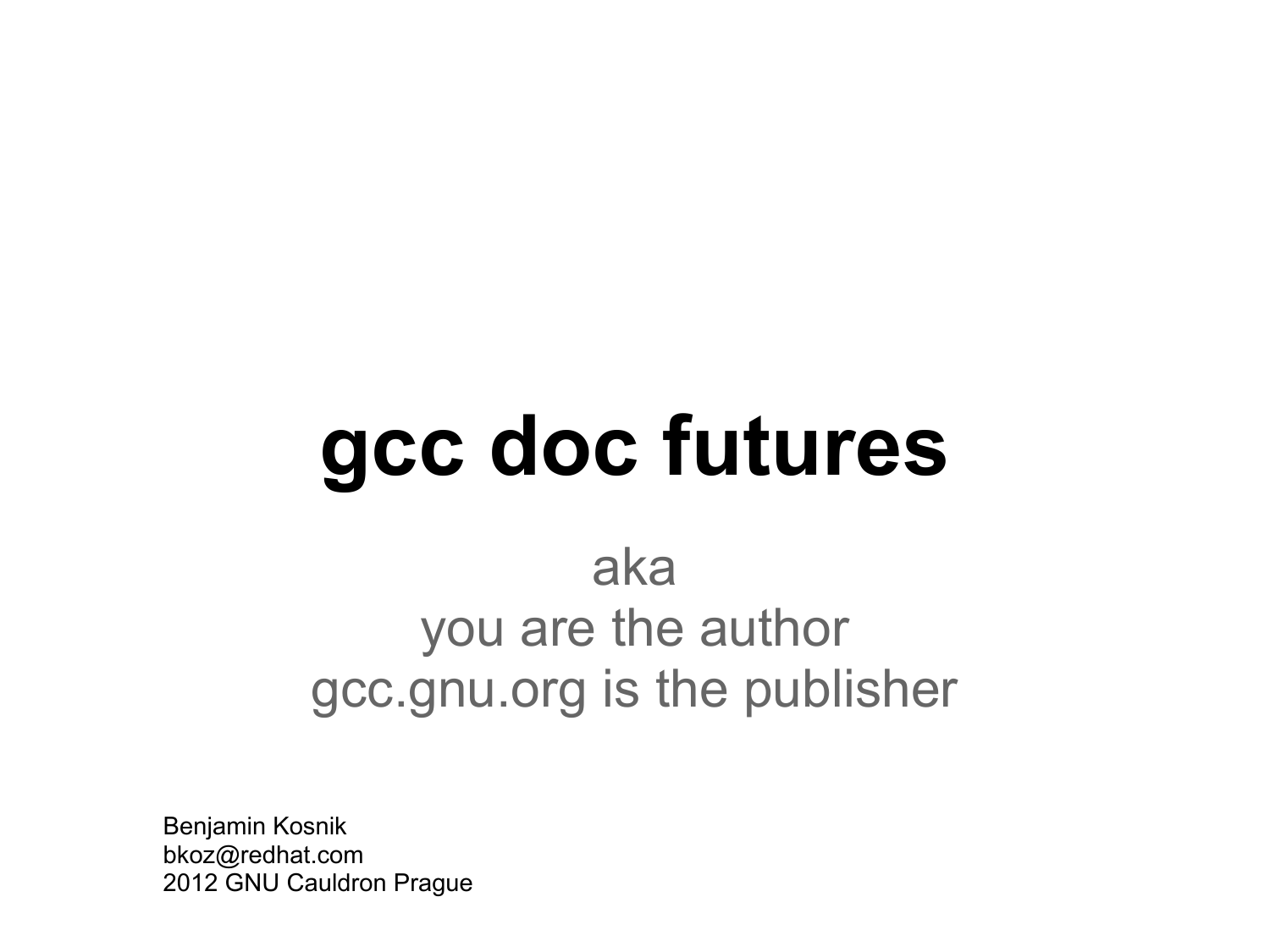## **outline**

- 1. basics: what, where
- 2. metrics
	- docs vs. sources
	- influence
- 3. current sticking points
- 4. solutions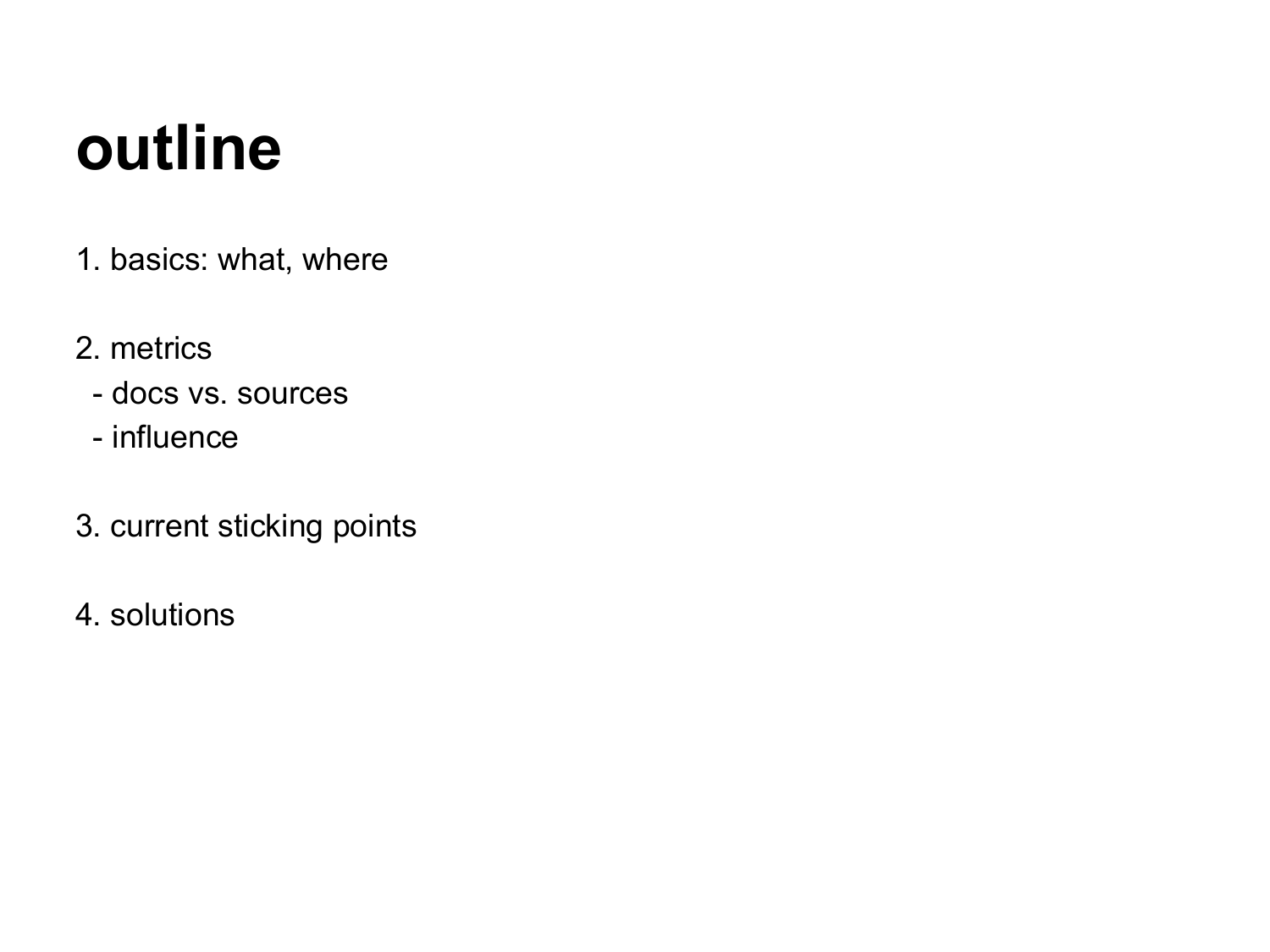## **basics**

A complete survey of gcc documentation: what exists, in what formats and why, outstanding legal issues in the GPL vs. GFDL war, where documentation is located in the source, install, and website, how documentation is packaged for releases.

See the wiki for more background:

**http://gcc.gnu.org/wiki/DocumentationOverviewIssues**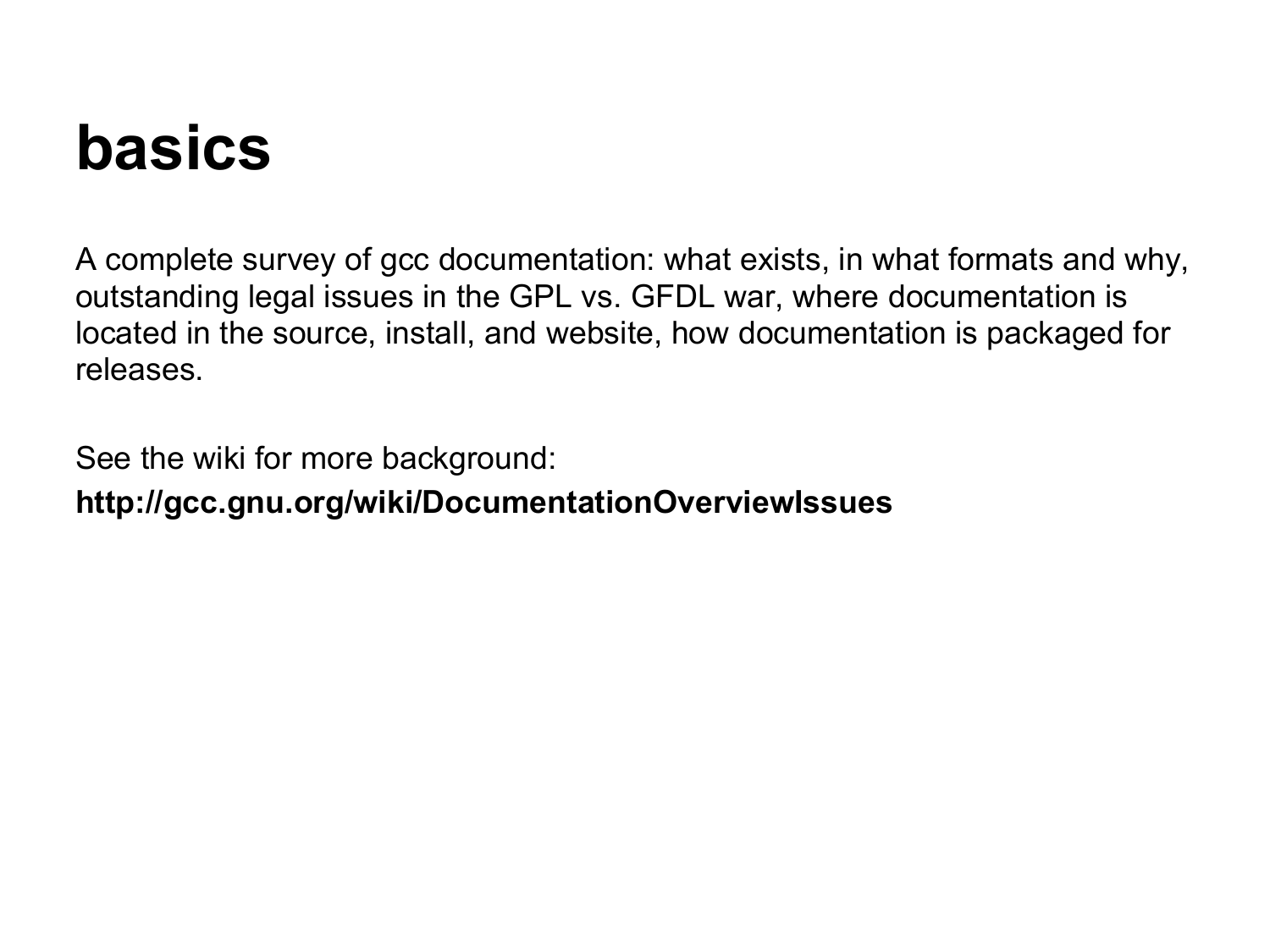## **docs == all of these**

- 1. end user
	- manuals, reference material
- 2. developer
	- internals docs
	- wiki
- 3. web site
	- release notes
	- porting
	- configure
- 4. mailing lists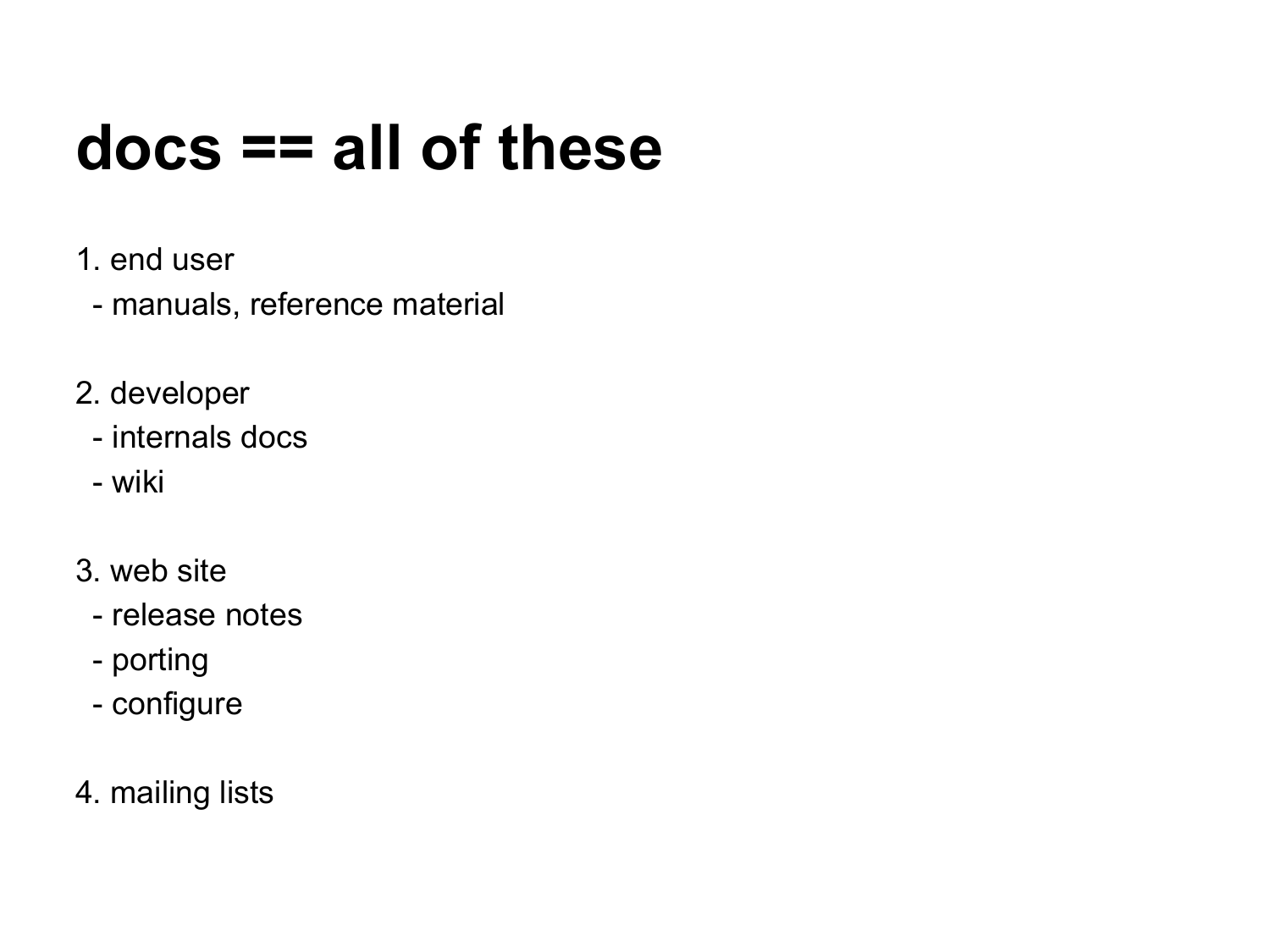## **docs, oh docs!**

- Documentation is the bugaboo of any long-term software project.
- All projects wish they had better docs.
- GCC is no exception:
	- GCC improvement projects

http://gcc.gnu.org/wiki/ImprovementProjects

- GCC Architectural Goals

https://docs.google.com/document/pub?id=1ZfyfkB62EFaR4\_g4JKm4--guz3vxm9pciOBziMHTnK4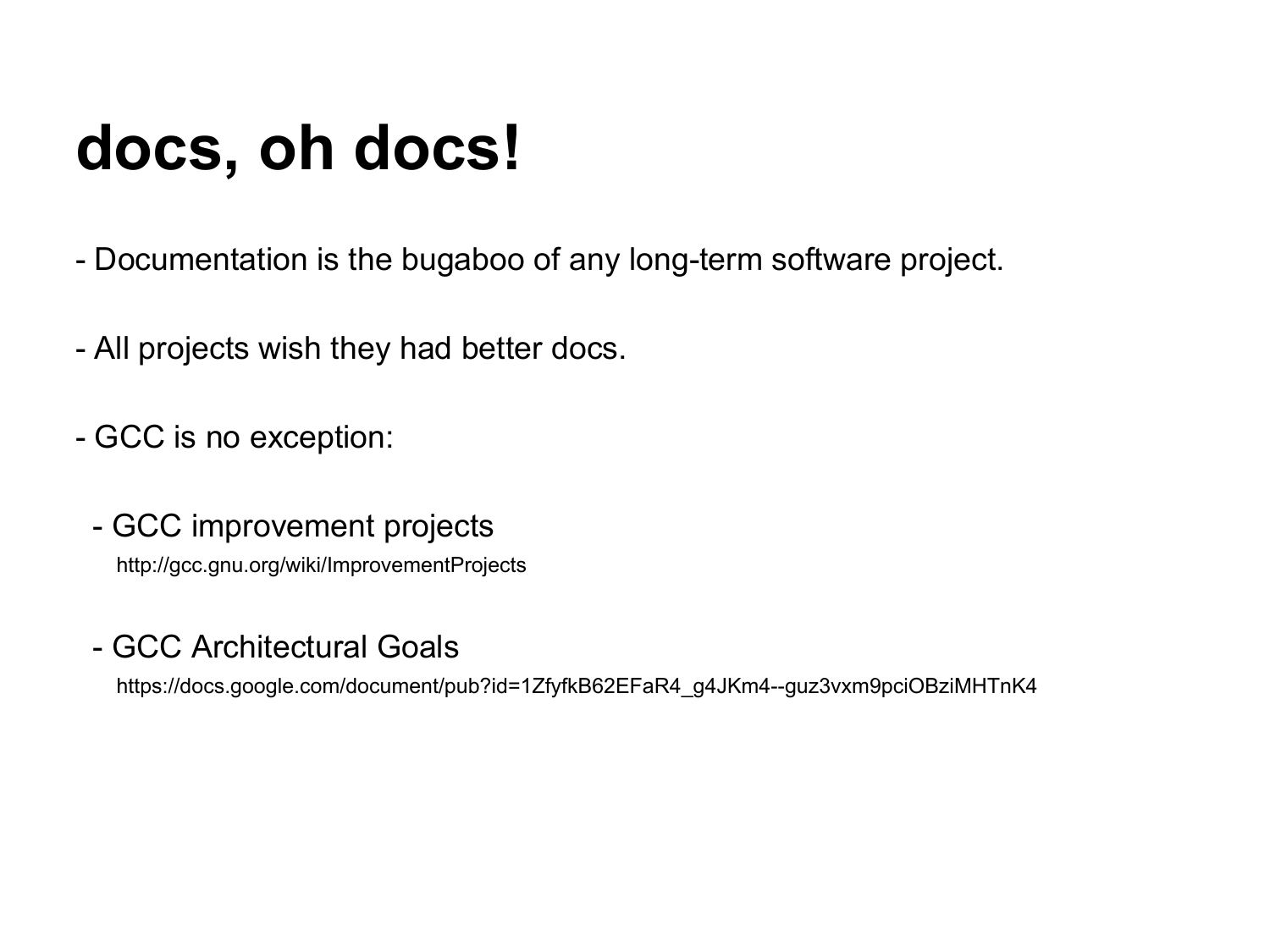## **so how bad is it, really?**GCC Growth<sup>1</sup>



<sup>1</sup> generated using David A. Wheeler's 'SLOCCount'.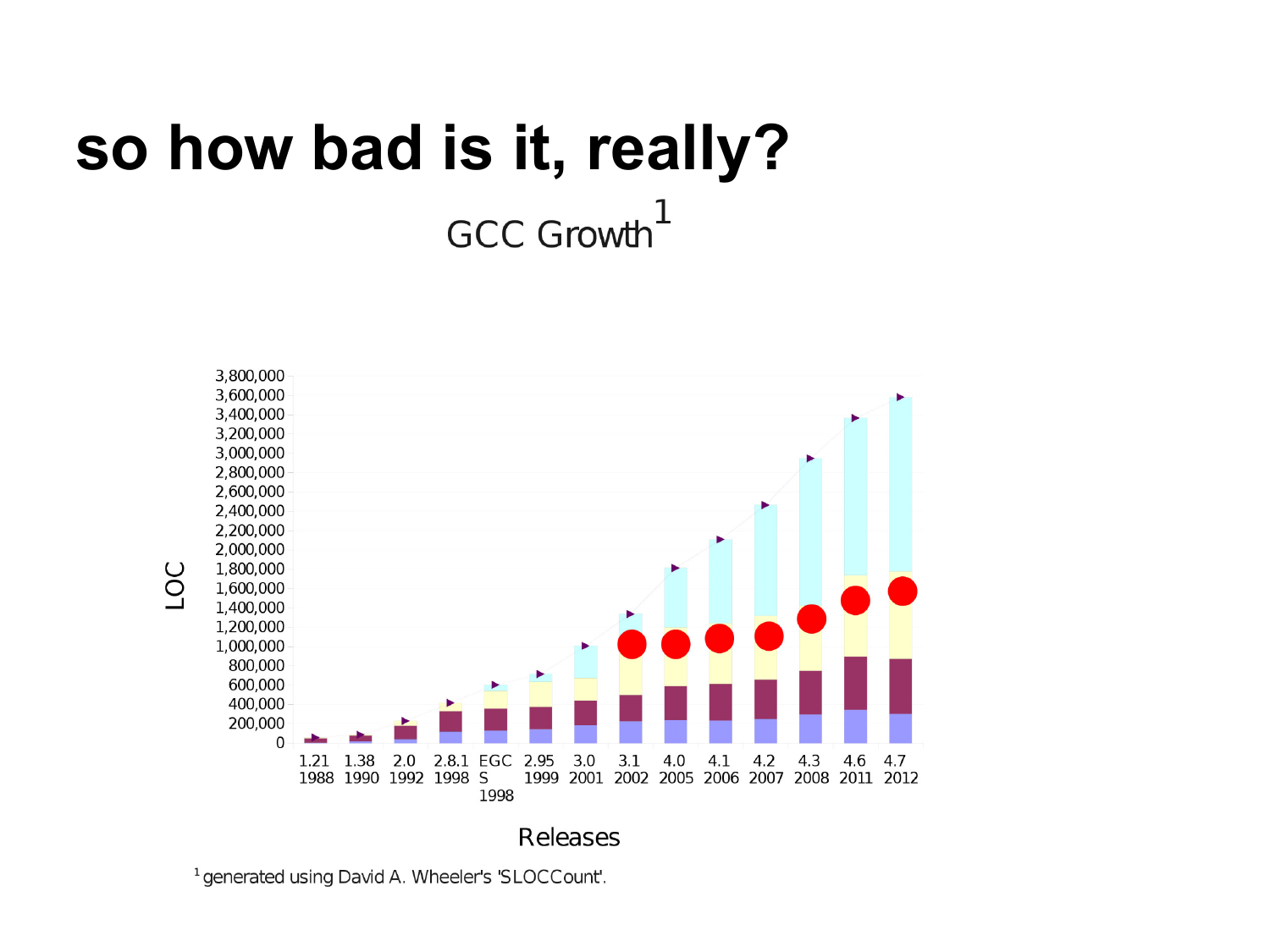## **really?**

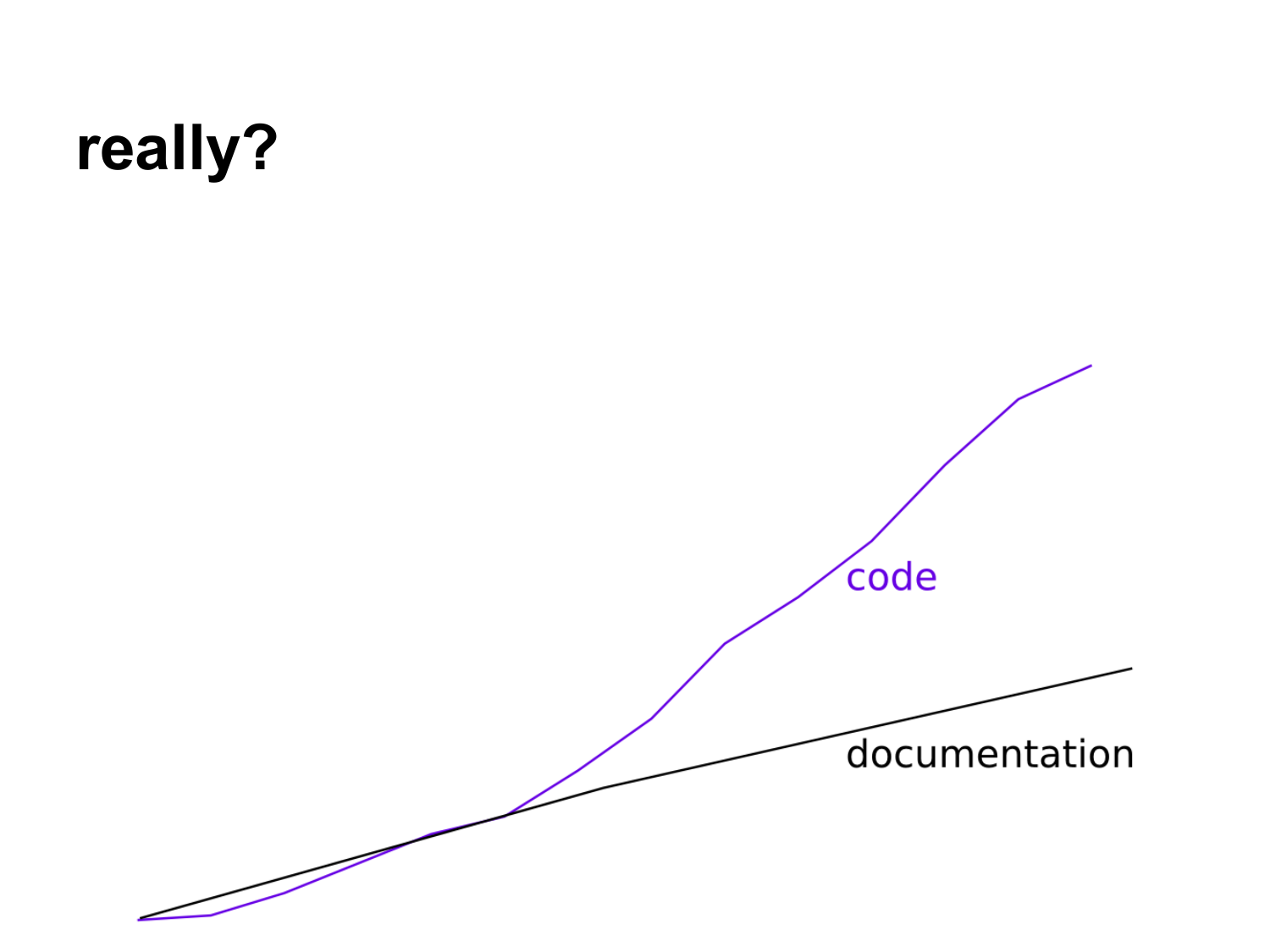## **really, really?**

| Document GCC Internals - GCC Wiki - Mozilla Firefox                                                                                                                                              |                 |           |
|--------------------------------------------------------------------------------------------------------------------------------------------------------------------------------------------------|-----------------|-----------|
| File Edit View History Bookmarks Tools Help                                                                                                                                                      |                 |           |
| Minbox (1) - b.d ※ Li Home - Googl ※   I cauldron: you  ※   2 cauldron2012 ※   T GNU Tools Ca ※   2 cmprovementP ※   2 Document GC ※   4 Document GC ※   4 GCC Architec ※   2 GCC Architec ※   2 |                 |           |
| $\forall \vee \textcircled{s}$ $\& \forall$ define: further<br>Co & gcc.gnu.org/wiki/Document GCC Internals                                                                                      |                 | $\bullet$ |
| BenjaminKosnik Settings Logout<br><b>GCC Wiki</b><br>Search                                                                                                                                      | $Titles$ Titles |           |
| Document GCC Internals<br>Self:<br>HomePage    RecentChanges    FindPage    HelpContents    PCHHaters    Document GCC Internals                                                                  |                 |           |
| Edit (Text) Edit (GUI) Info Subscribe Add Link Attachments   More Actions:                                                                                                                       |                 |           |



#### Help Wanted!!!

The documentation of GCC is spread on many pages and documents in  $\bullet$  GCC internal documentation, the wiki and the  $\bullet$  web. We need any help that we can get to collect, organise and update it. Below there are a number of links to the main documents we think could be useful. However, we need help to actually write those documents. A well-organised collection of links would be a start. Then the most important information from those links should be extracted and written in a consistent, easy-to-use-and-read manner. Check also the Uncategorized collection of related links.

#### Explanation of status color code

Little content/badly organized/outdated Content badly organized/outdated Fair but it needs review Fair

#### Documents

This is a list of documents that we would like to have.

| Document                                      | <b>Status</b> | Comments                             |
|-----------------------------------------------|---------------|--------------------------------------|
| General overview of compiler source           | Empty:        | Information needs to be collected    |
| Overview of internal compiler data structures | Empty         | Information needs to be collected    |
| Details of tree IR                            | Empty         | Information needs to be collected    |
| Details of GIMPLE IR                          | <b>Empty</b>  | Information needs to be collected    |
| How to write a new frontend                   | Some content  | Needs further expansion              |
| How to write a new optimization pass          |               | Some content Needs further expansion |
| How to write a new back end                   |               | Some content Needs further expansion |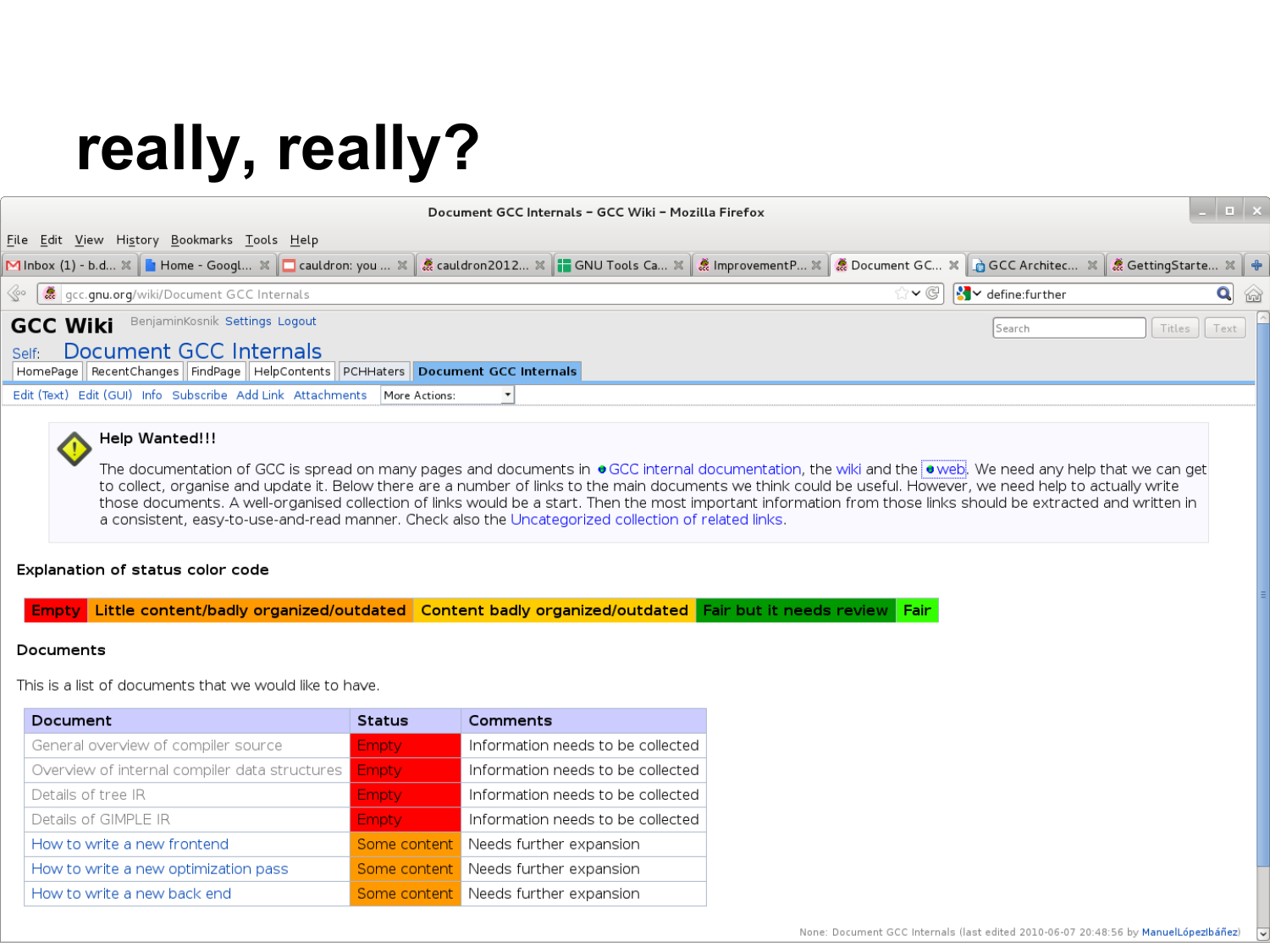## **influence**

- 1. assume gcc.gnu.org gets around 21k "hits" / month
- 2. cannonical FSF manuals widely duplicated
	- lots of vendors re-package them
	- lots of search "hits" for gcc manuals, 14M for gcc manual
- 3. free really is a global advantage
	- gcc implementation is often "reference" implementation
	- GNU C, psABI, LSB, C++ABI, etc.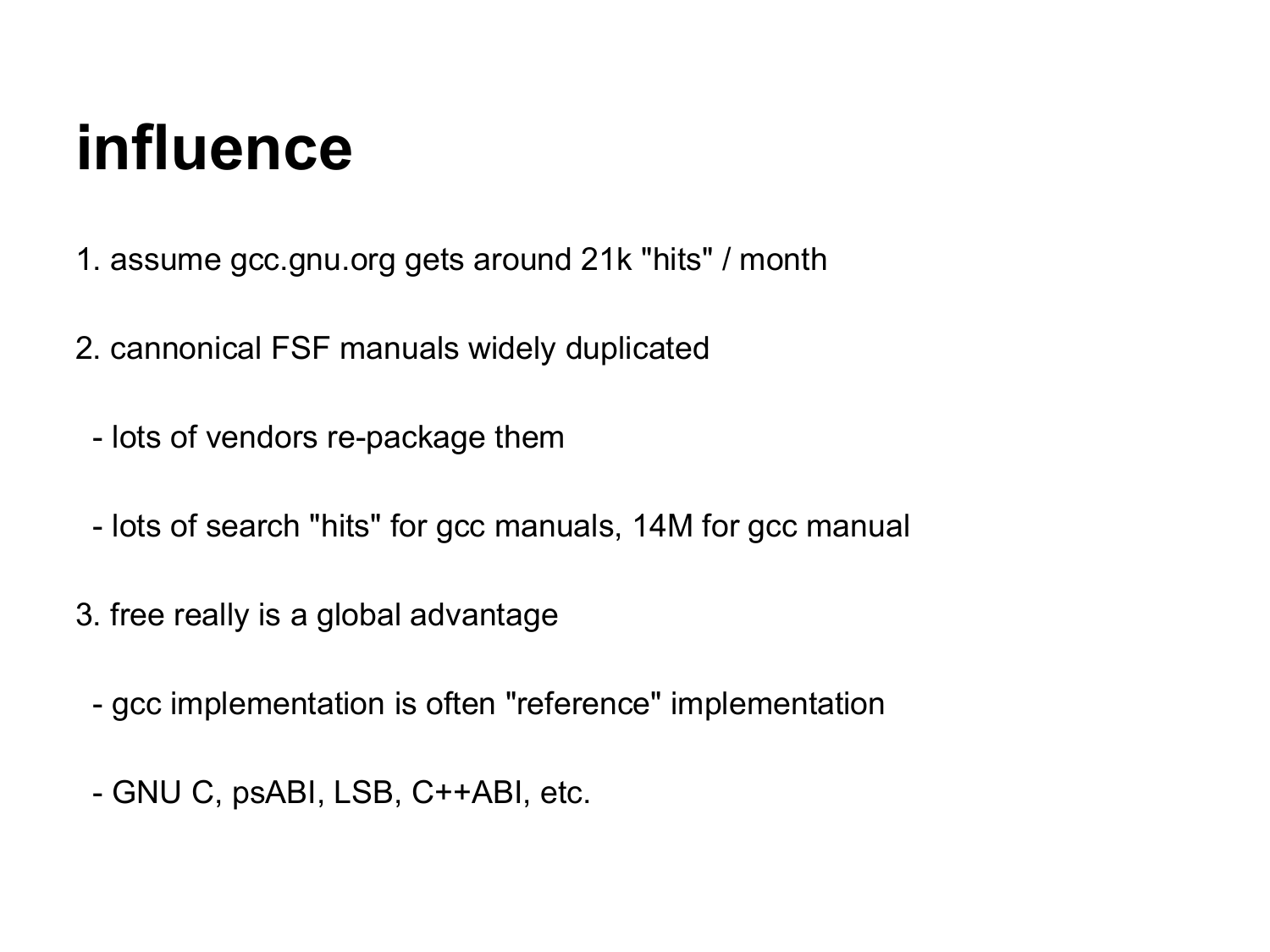### **controversies**

1. GPL/GFDL incompatibilities, impact on literate programming

- 2. FSF focused on "publishing" manuals
	- open source changes frequently
	- book publishing is slow
	- means most books are out of date
	- most of us don't read "books" anyway
- 3. no FSF support for creating content
- 4. writing is one of many software development skills
- 5. not everybody is going to be great at it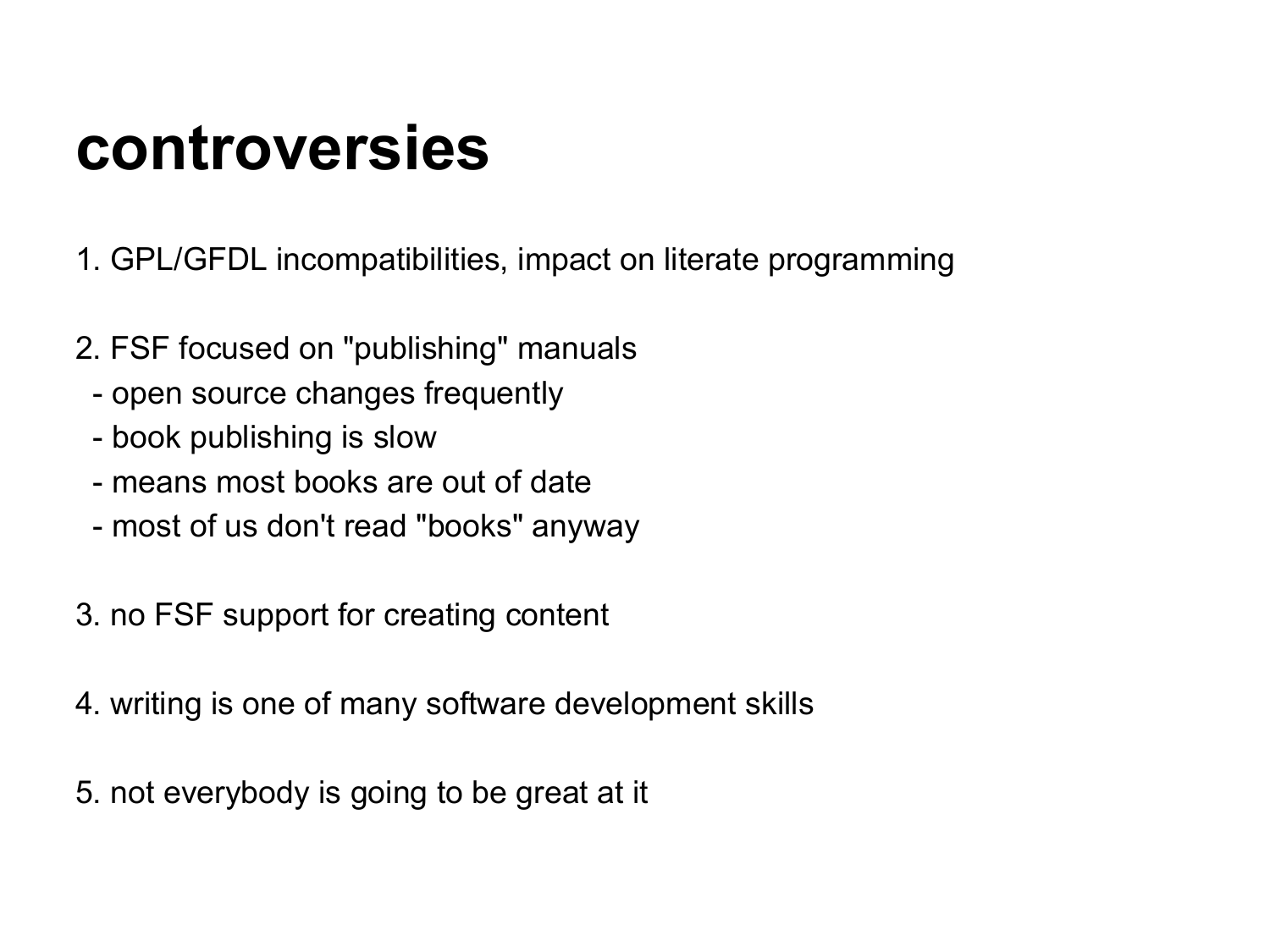## further out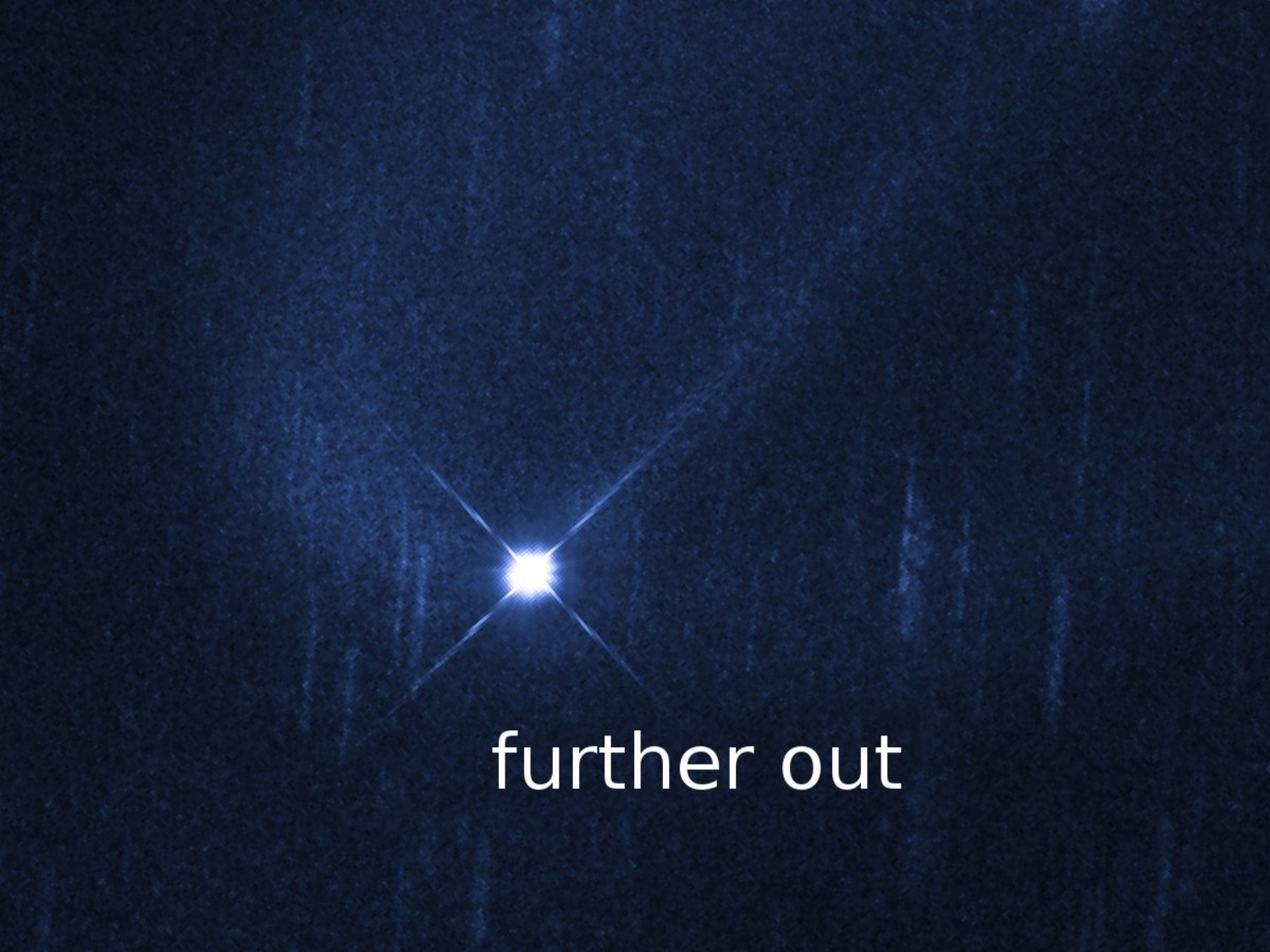## **agree on primary goal**

- Not just "free software needs free documentation."
- Instead, "free software needs great free documentation
- Want up-to-date docs.
- Want current holes filled.

- To get this, want to establish systems where current maintainers, new authors, new technical writers, and other content-makers can contribute effectively.

- focus on HTML forms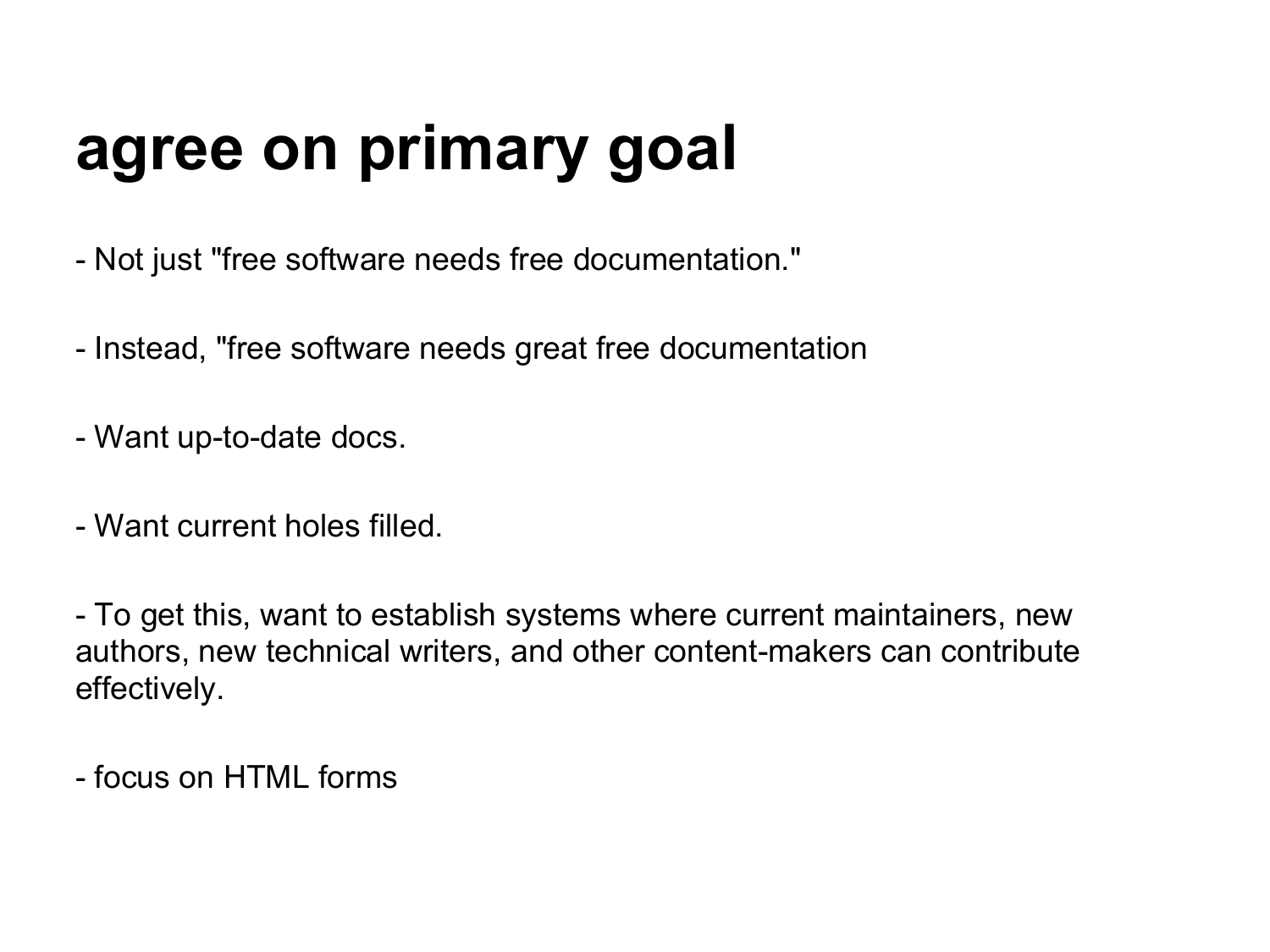## **have a plan**

- Can't keep falling behind the source changes

- We don't have to do everything all at once. We can break down large tasks over longer periods of time, and do a little bit with each release.

- Start focusing on 1 year/1 release improvements. Fill one hole ie build or config overviews, one pass, one internal bit at a time.

- Have an idea for 5 year/5 release improvements. Want build/config documented, accurate.

- Re-write or transfer wiki content. Could start using wiki for "staging" docs...

- Start writing release notes in usable format for re-use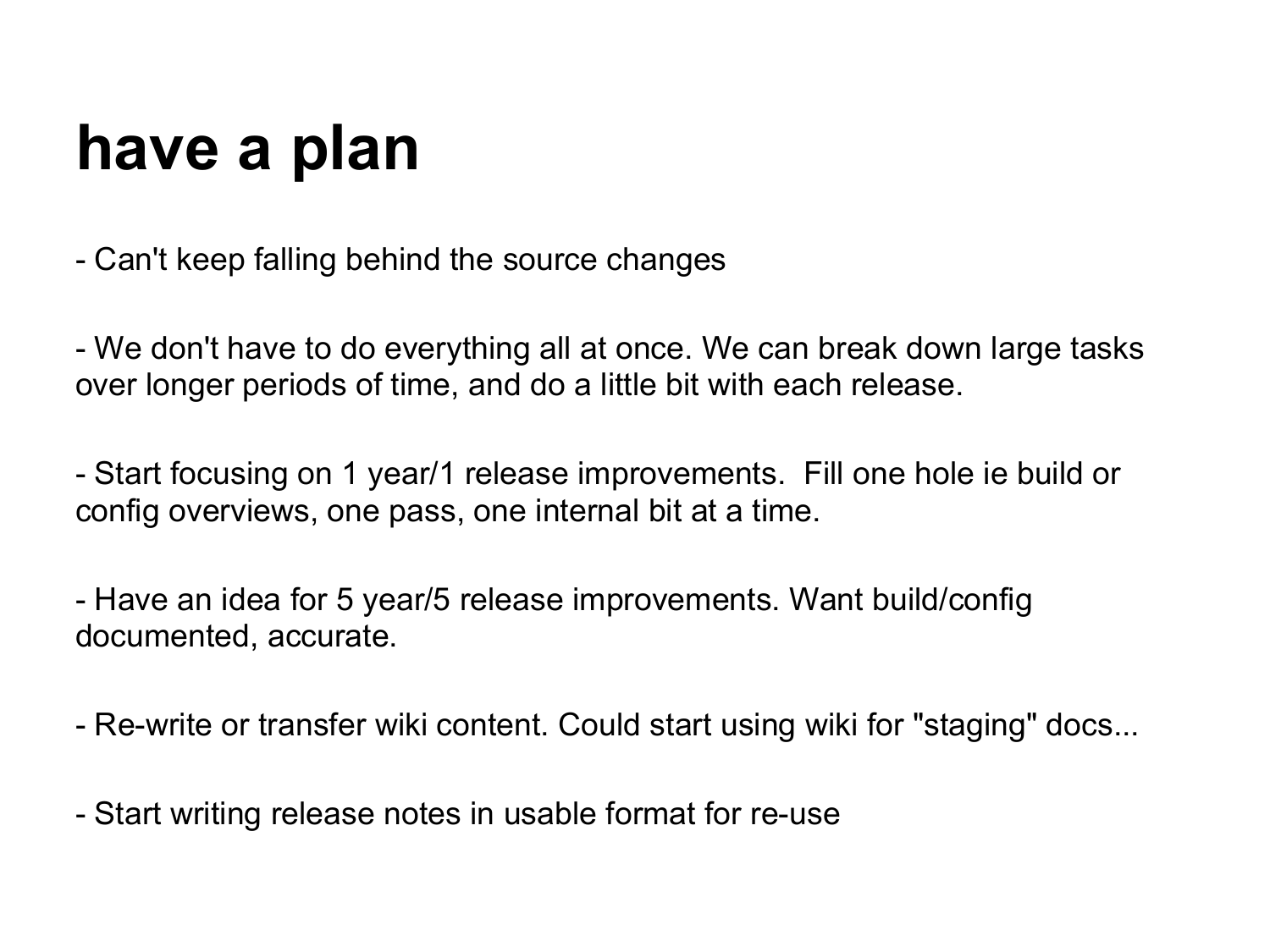## **solutions: maintainers/internals**

- each maintainer, evaluate current state.

- each maintainer, make list of top 5 holes **http://gcc.gnu.org/wiki/DocumentationHitList**

- for internals, could start generating with doxygen
- just start at the beginning
- consistently or automatically generate with scripts
- people who like it, can use it. people who hate it, can ignore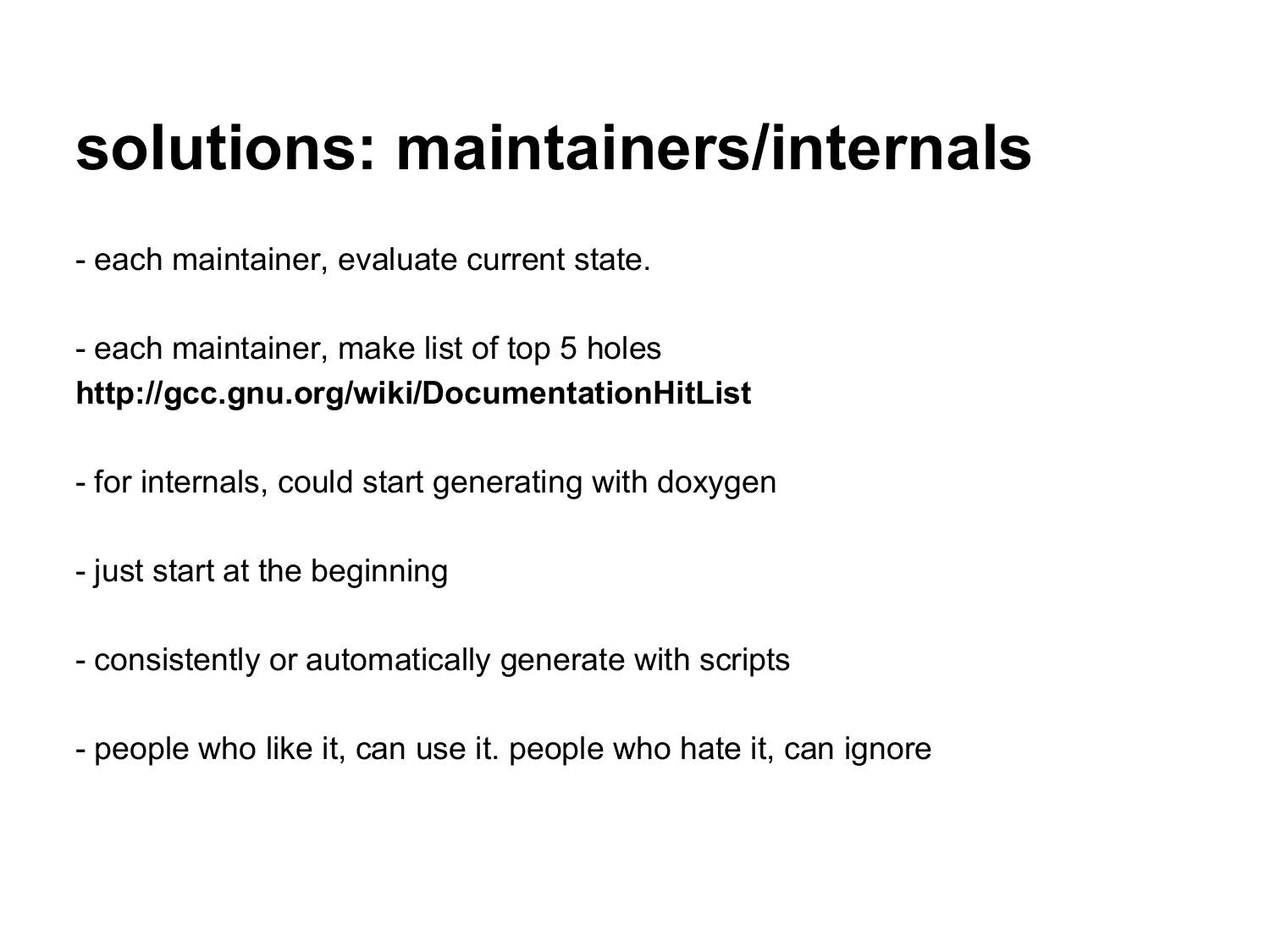## **solutions: new authors**

Think like an outside author about our current publishing platform

### advantages

- excellent, innovative material
- widespread availability
- completeness of the archive

disadvantages

- weird technical platform
- odd license restrictions

Start to use HTML/web platform to our advantage.

- get metrics about what is popular
- get metrics about what is missing